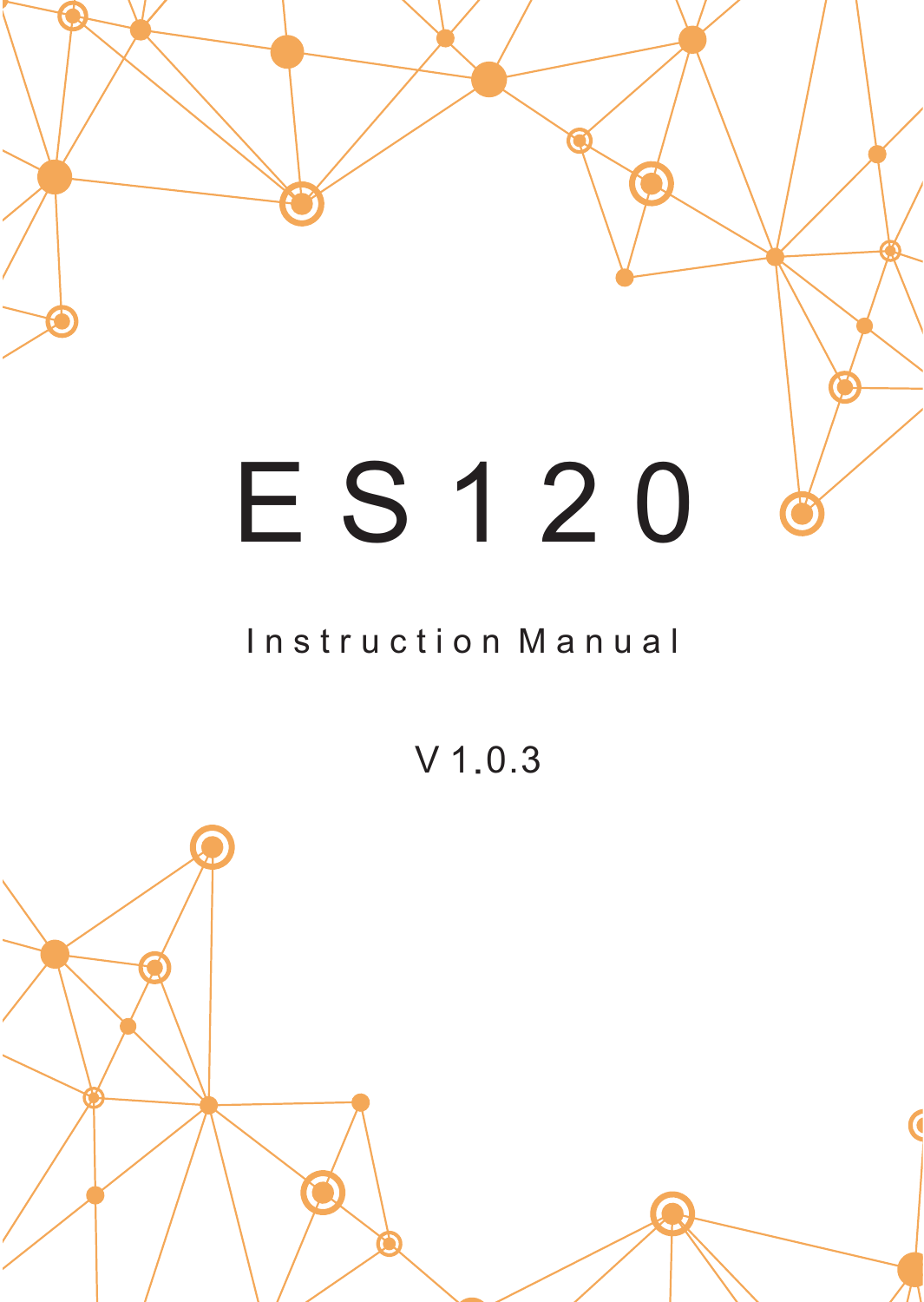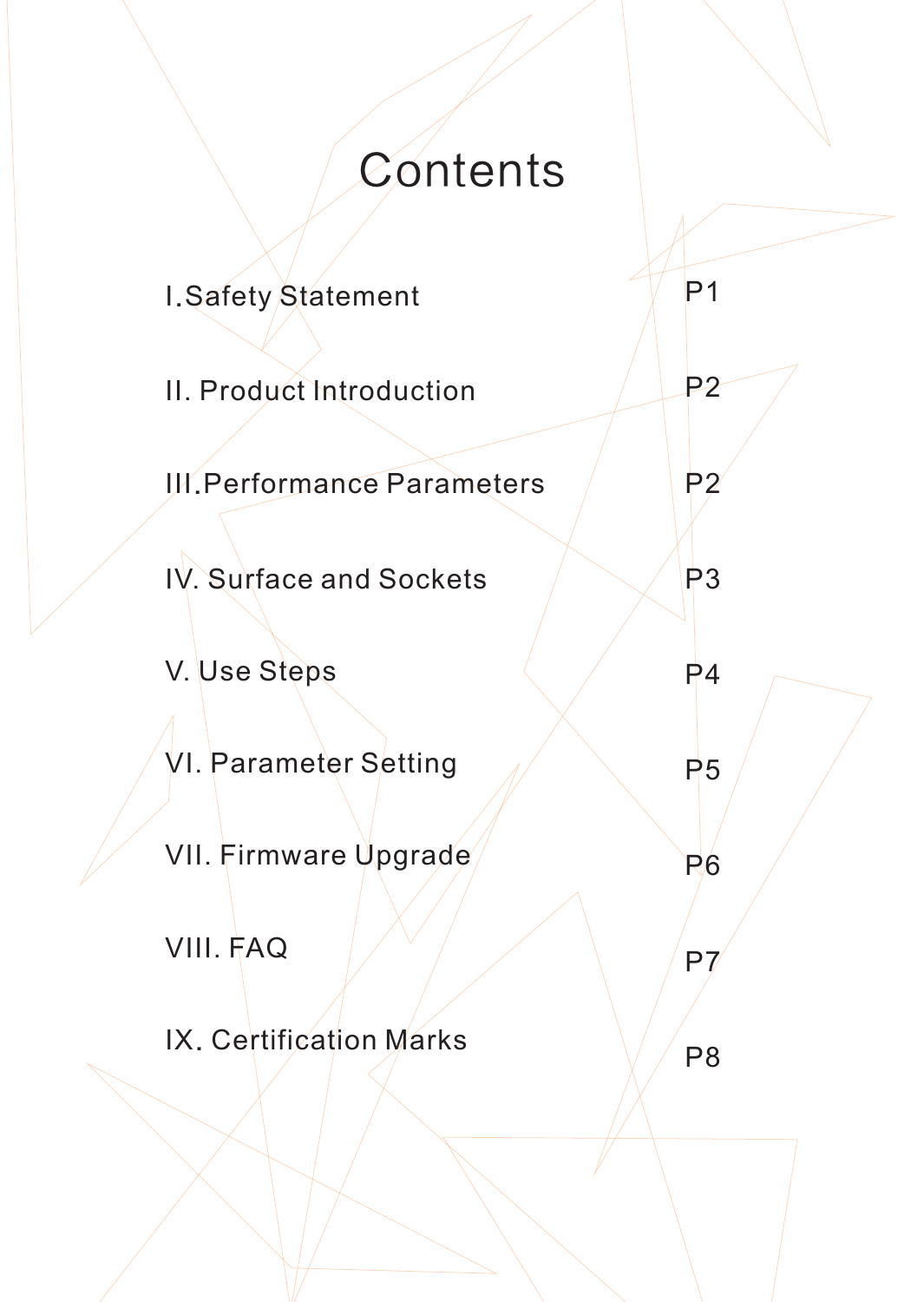#### I. Safety Statememt

1. General Safety



- Please use output of 5V power adapter for charging.
- Do not operate under high humidity;
- Do not operate in inflammable/explosive environment.
- **keep product surface clean & dry.**
- Please don't operate ES120 when it's wet or operate it with wet hands, which will cause an electric shock.
- When using ES120,the handle is constructed with precision, dropping shall be avoided.
- 2. Liability Statement

Any damage of the product,or losses related to the product damage, if it's man-caused, or assumed to be man-caused, the liability will belong to the user.

 $\blacktriangle$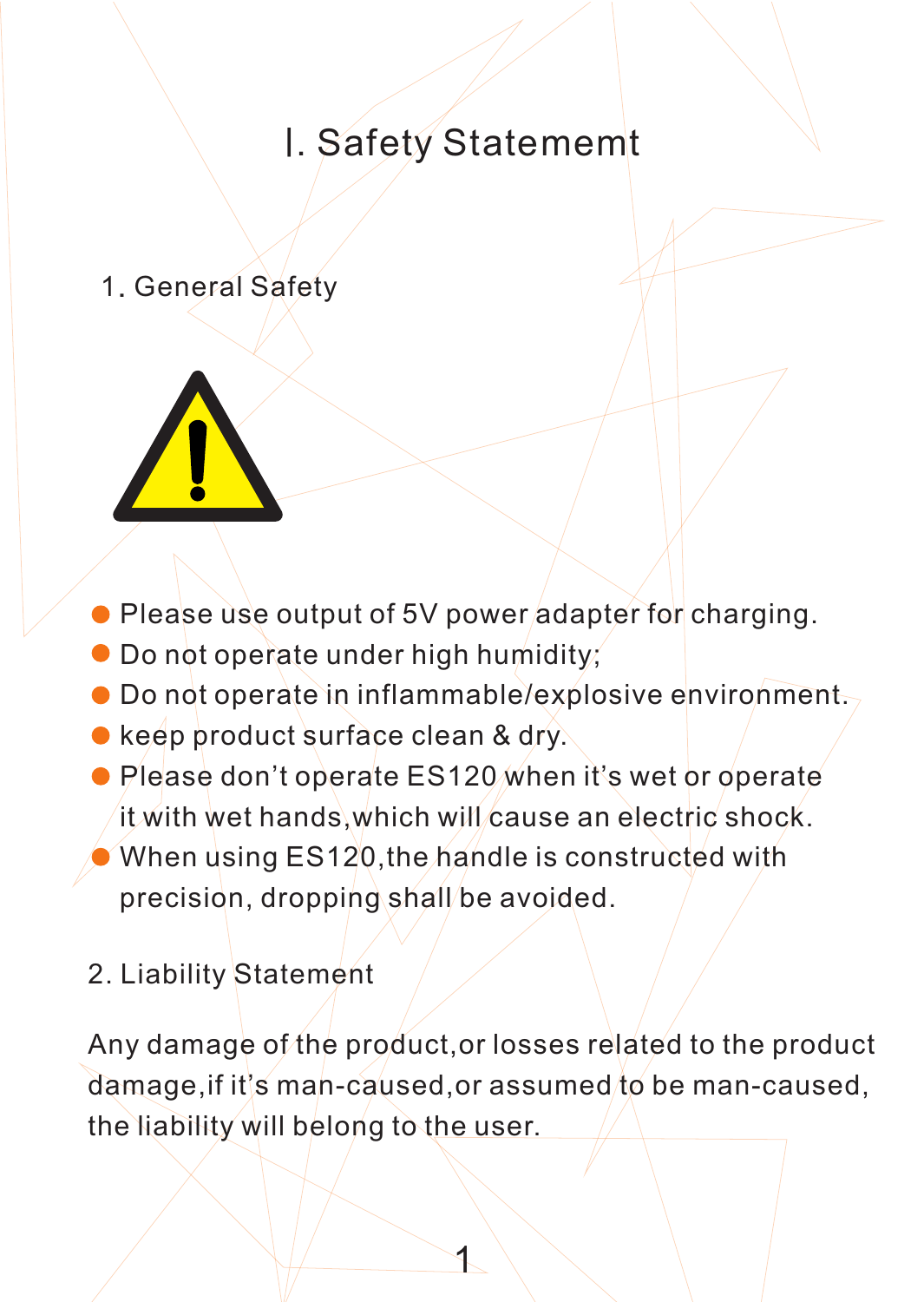#### II. Product Introduction

ES120 is a STM32 processor-based mini smart electric screwdriver. It is featured with OLED display, Micro USB interface which serves as PC connecting and charging. Compact size, simple operation and easy to use. It can meet the essential requirements of school experiment, home appliance repair and electronic engineering.

### **III. Performance Parameters**

Voltage: 3-5V Operate time: 60 min Charging time: 40 min Unload speed: 170 RPM Torque range: 2.5/20kgf.cm Bit specification: 4mm hex socket Charging mode: Micro USB 5V input

2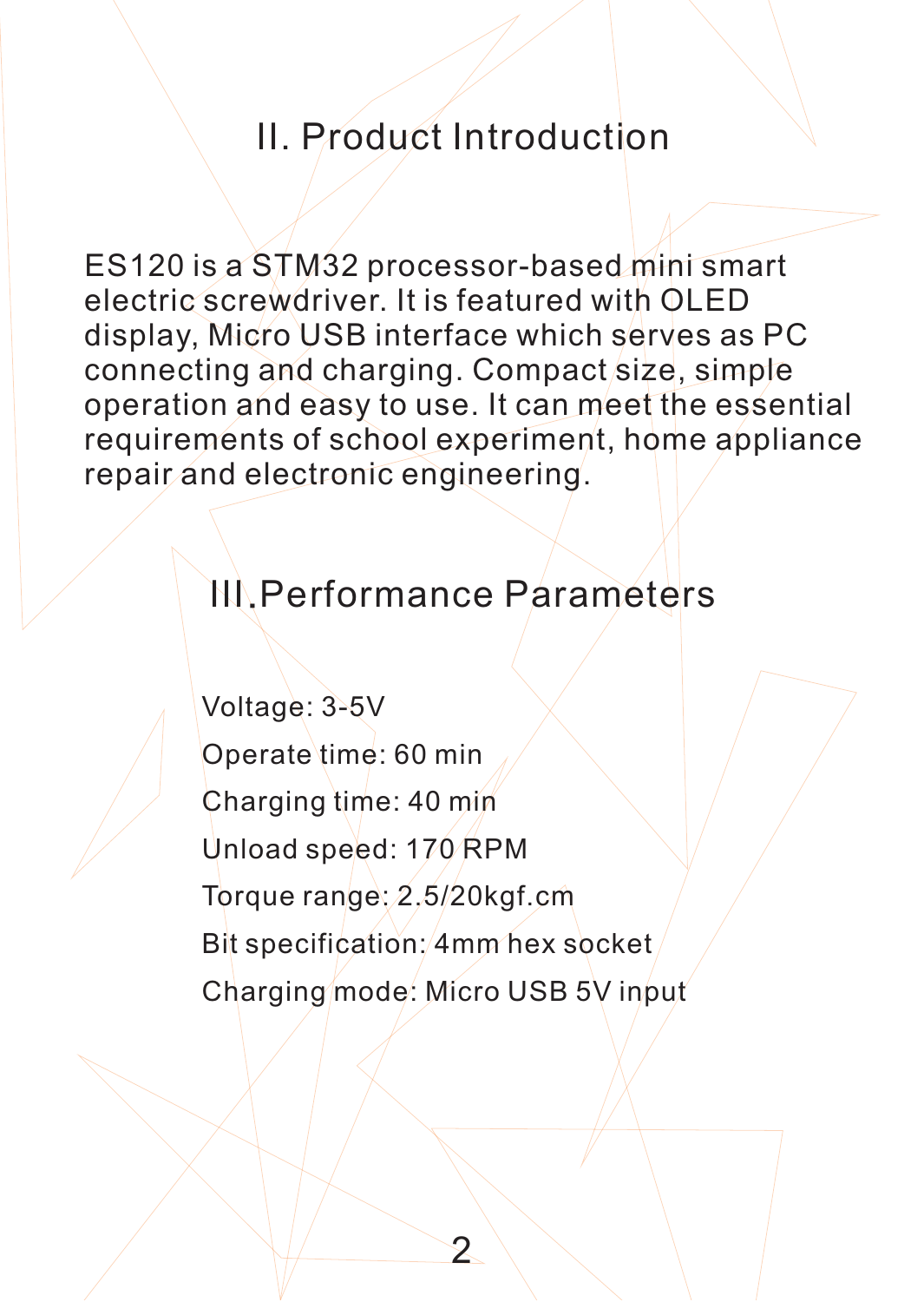### IV. Surface and Sockets

 $\circ$ 

 $\begin{array}{|c|c|c|c|c|}\n\hline\n0 & \quad \end{array}$ 

 $\overline{a}$ 

1. Button

③

- 2. OLED screen
- 3. Hex socket (size: 4mm)

3

4. Micro USB socket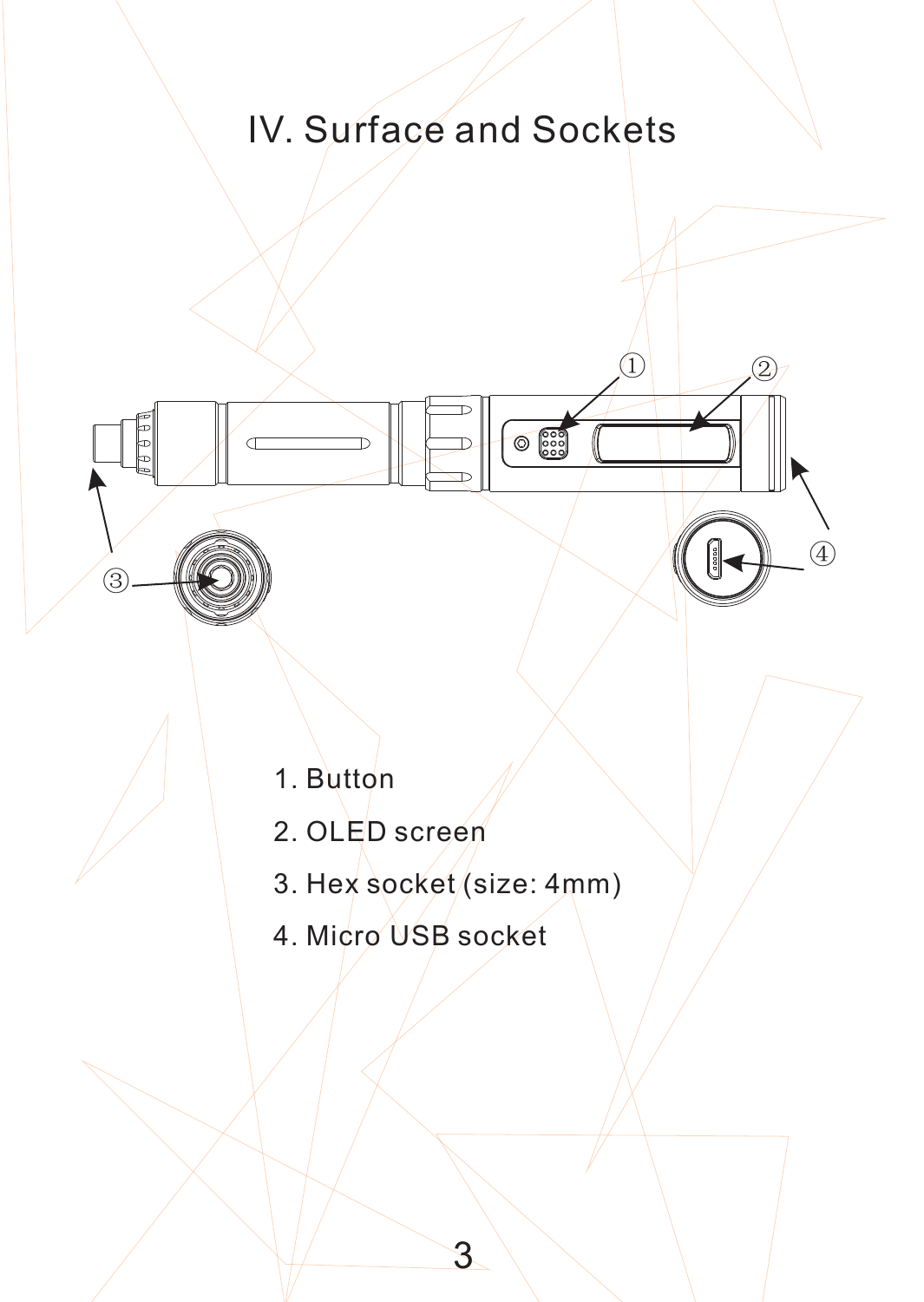#### V. Use Steps

1. When the screwdriver is power off, short press the key to enter stand-by interface.

2. Way of use: In Standby mode, hold ES120's button, and:

1) When your wrist turns left (see Pic.1 and Pic.3), the bit of ES120 will turn clockwise;

2) On the contrary, when your wrist turns right (see Pic.2 and Pic.4), the bit of ES120 will turn anti-clockwise.

Operation Instructions:

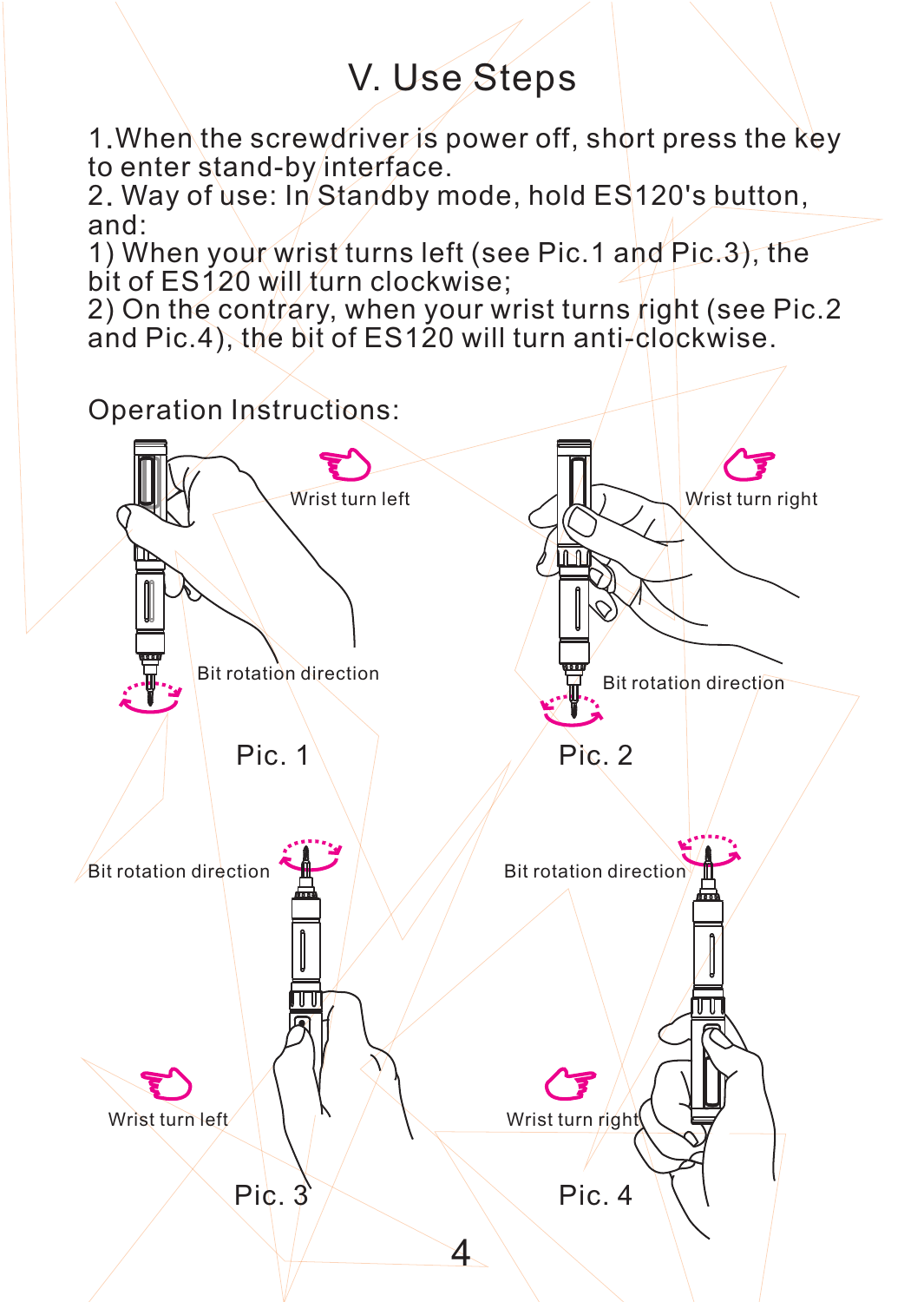3.Keep the screwdriver still on stand-by interface and hold the key for 0.5 second, the screwdriver will rotate in the same direction as that of previous use.

Stand-by interface:  $\overline{\phantom{a}}$  Working interface:





4、ES120 will automatically turn off if kept still for 15 seconds.

## VI. Parameter Setting

1. Manual setting

Press the key continuously thrice on stand-by interface to enter setting mode, and long press the button or wait for 1.5 seconds to quit the setting mode. There are five torque shifts in setting mode:

● Shift A adopts an automatic mode, in which the rotation speed of screwdriver increases with the increase of rotation angle.

 $\bullet$  Shift 1 to 4 correspond four torques, which decrease gradually.

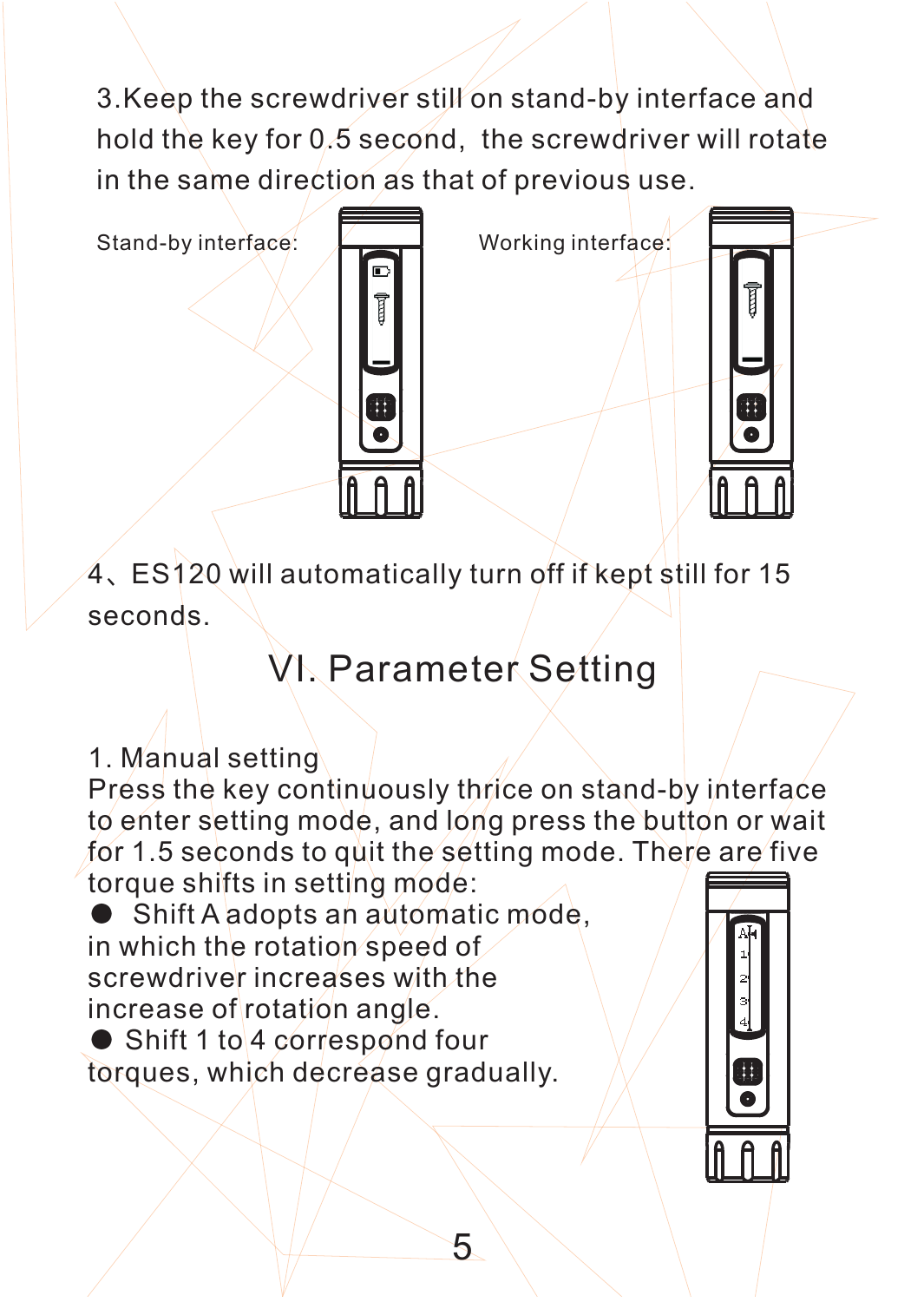#### 2.Configuration file setting

When the screwdriver is power off, connect it to PC with USB data cable, short press the key to activate the flash disk; open config.txt file in the disk, and the contents are:

StartAngle= $2$  /  $\#(2-10)$ Gear=4  $\angle$   $\angle$   $\neq$   $(0-4)$ MotoTimeCont=0 #ReadOnly Ver=1.1  $\sqrt{\frac{4}{\pi}}$  #ReadOnly

| Parameters | Paraphrase                                                                                                    | Range    |
|------------|---------------------------------------------------------------------------------------------------------------|----------|
| StartAngle | The angle that starts ES120. E.g. set as<br>"2", ES120 will start working at a rotation<br>angle of 2 degree. | $2 - 10$ |
| Gear       | Torque shifts, "0-4" corresponds with "A-4"                                                                   | 0~4      |
|            | MotoTimeCont Motor service time, read only                                                                    |          |
| Ver        | Version, read only                                                                                            |          |

Note: Settings will be applied to ES120 by saving.

#### VII. Firmware Upgrade

1、Visit www.miniware.com.cn and download the latest ES120 firmware to your PC

2、When the screwdriver is power off, connect it to PC with USB data cable, and hold the key until "DFU3.44" displays on screen to enter DFU mode, and a virtual disk will appear on PC.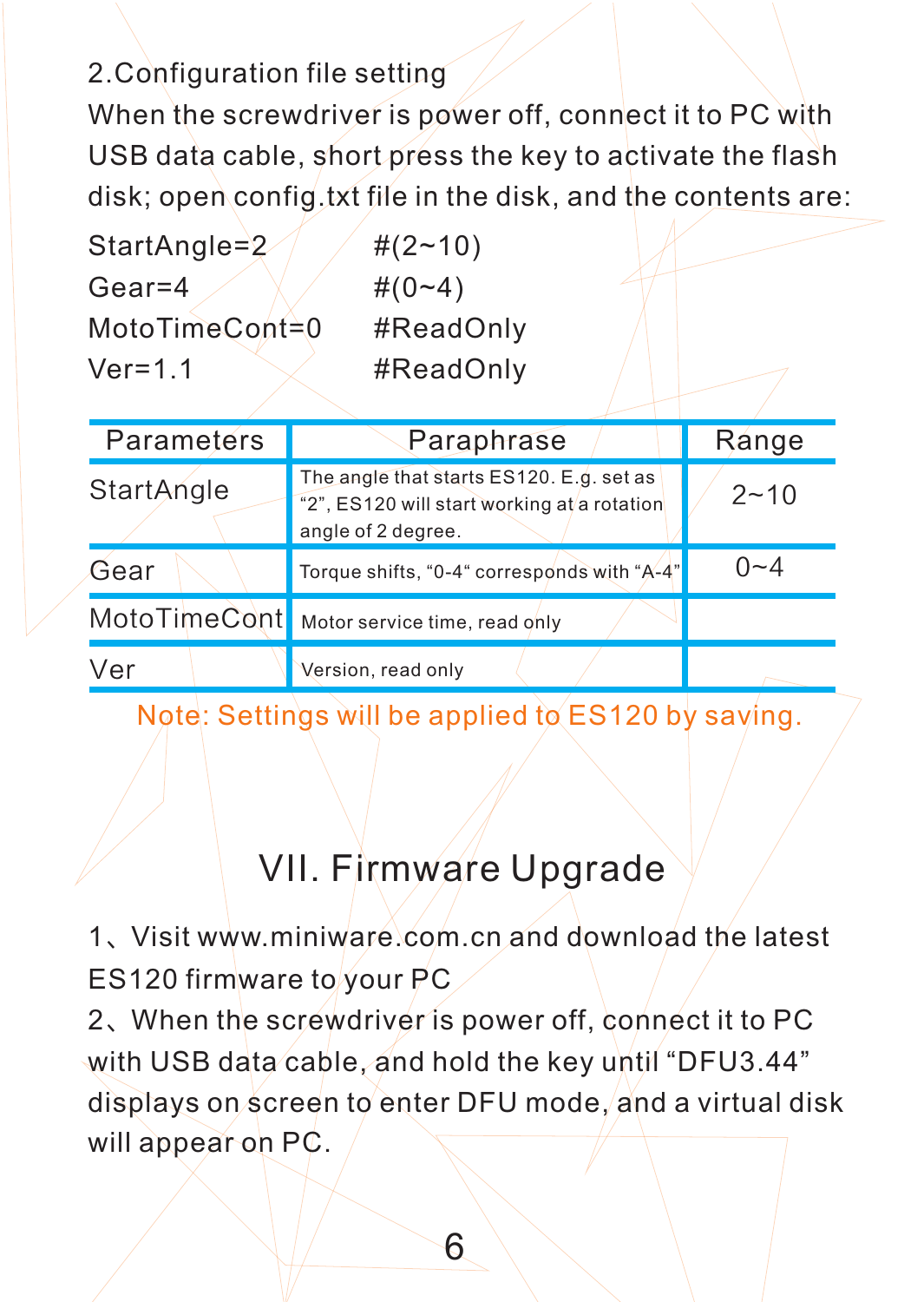3.Copy the hex firmware to root directory of the disk, and when the suffix of firmware changes to .rdy, disconnect USB data cable or press the key continuously thrice to quit  $DFU$  mode and thus complete the firmware upgrade.

## VIII. FAQ

1 .Torque shift: when the torque reaches the highest 2. DFU & flash disk mode: it may enter the mode only if torque shift, the screwdriver will stop for 3 seconds before working again, as to protect the screw and motor. you start the machine when the screwdriver is power off and connected with USB data cable.

3 .Charging icon:

Fully charged icon:

When in low battery, a warning will appear on screen and the screwdriver will be automatically powered off:



4. It is a normal phenomenon if a little oil stain exists on surface of hexagon wrench socket.

7